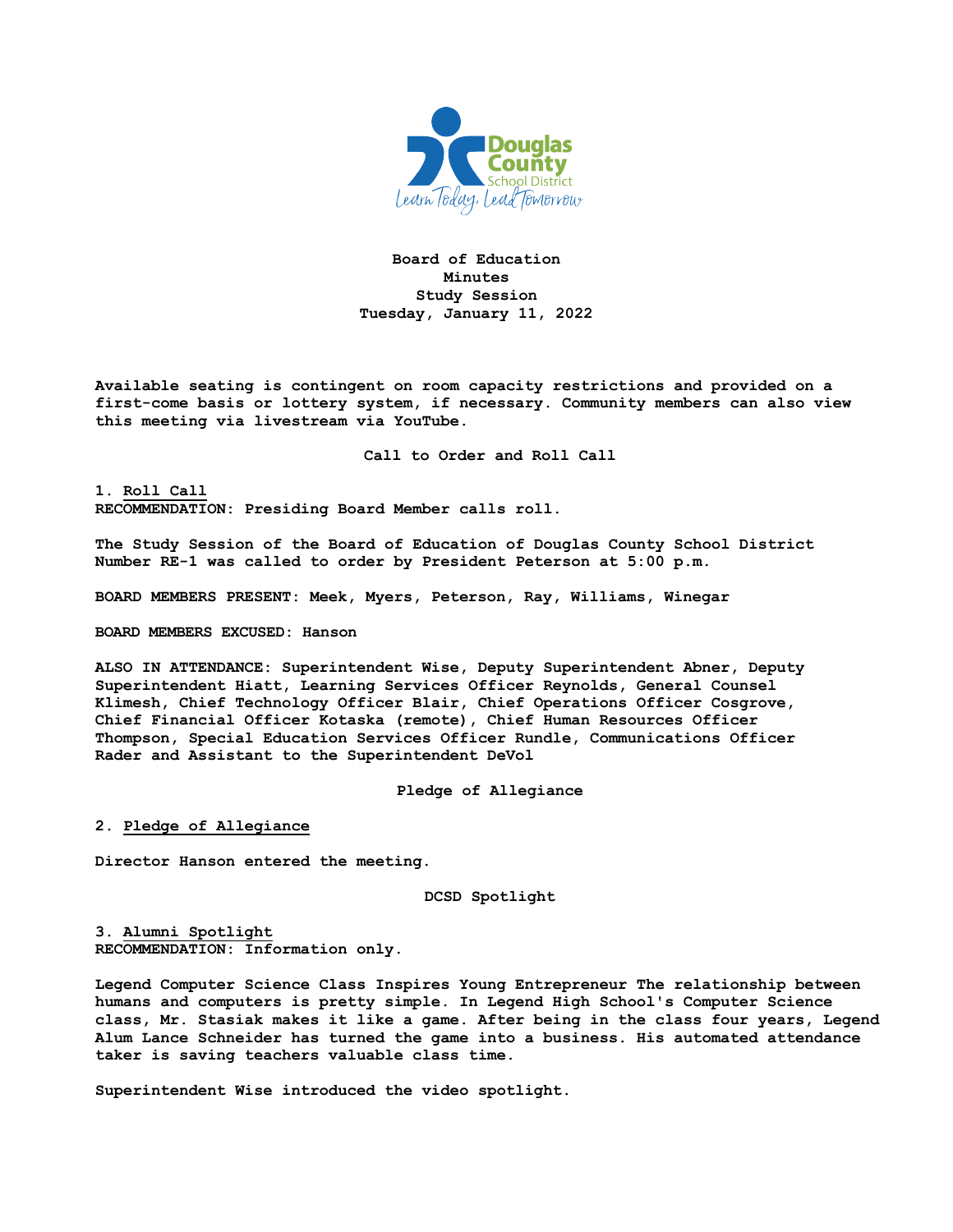**Board of Education Minutes January 11, 2022 Page 2 of 4**

**Study Session**

**4. DCSD Now and in the Future RECOMMENDATION: Information only.**

• **Attachment #1: DCSD Now and in the Future**

**The Board held discussion with Superintendent Wise and Cabinet regarding the District's current and future financial needs and challenges.**

**President Peterson called a recess at 6:36 p.m. and reconvened the study session at 6:45 p.m.**

**5. Parent and Family Engagement in DCSD RECOMMENDATION: Information only.**

• **Attachment #1: Parent and Family Engagement in DCSD**

**The Board held discussion with Superintendent Wise and Cabinet regarding family and parent engagement in the Douglas County School District.**

### **6. COVID Updates**

- **Attachment #1: 01.11.2022 COVID Updates**
- **Attachment #2: 01.11.2022 COVID Updates\_Updated 011022 (FINAL)**
- **Attachment #3: 01.11.2022 COVID Updates\_V3\_011122 (FINAL)**

**The Board held discussion with Superintendent Wise and Cabinet regarding the District's current COVID mitigation protocols, an overview of the current isolation guidance, and ways to support staff.**

**Board of Education Reports**

**7. President and Vice President Items RECOMMENDATION: Information only.**

**President Peterson advised:** 

- **January 13, 2022 at 11:30 a.m. Agenda Planning Meeting**
- **February 1, 2022 at 12:30pm Board Joint Meeting with Board of County Commissioners**
- **February 5, 2022 from 8:30-3:30pm Board Retreat (rescheduled from January 22)**

**Vice President Williams requested that Board policies be explored regarding Board Directors to work as a substitute, temporarily if needed.**

**8. Board Directors: Announcements and Comments RECOMMENDATION: Information only.**

**Director Meek requested feedback on the report regarding linkage that she distributed to the Board, Board retreat topics, and the resolution regarding Board Policy ADB Educational Equity.**

**President Peterson and Superintendent Wise provided an overview of the draft agenda for the Board Retreat.**

**President Peterson advised that Director Winegar is drafting a resolution regarding Board Policy ADB Educational Equity and potential language to clarify the policy.**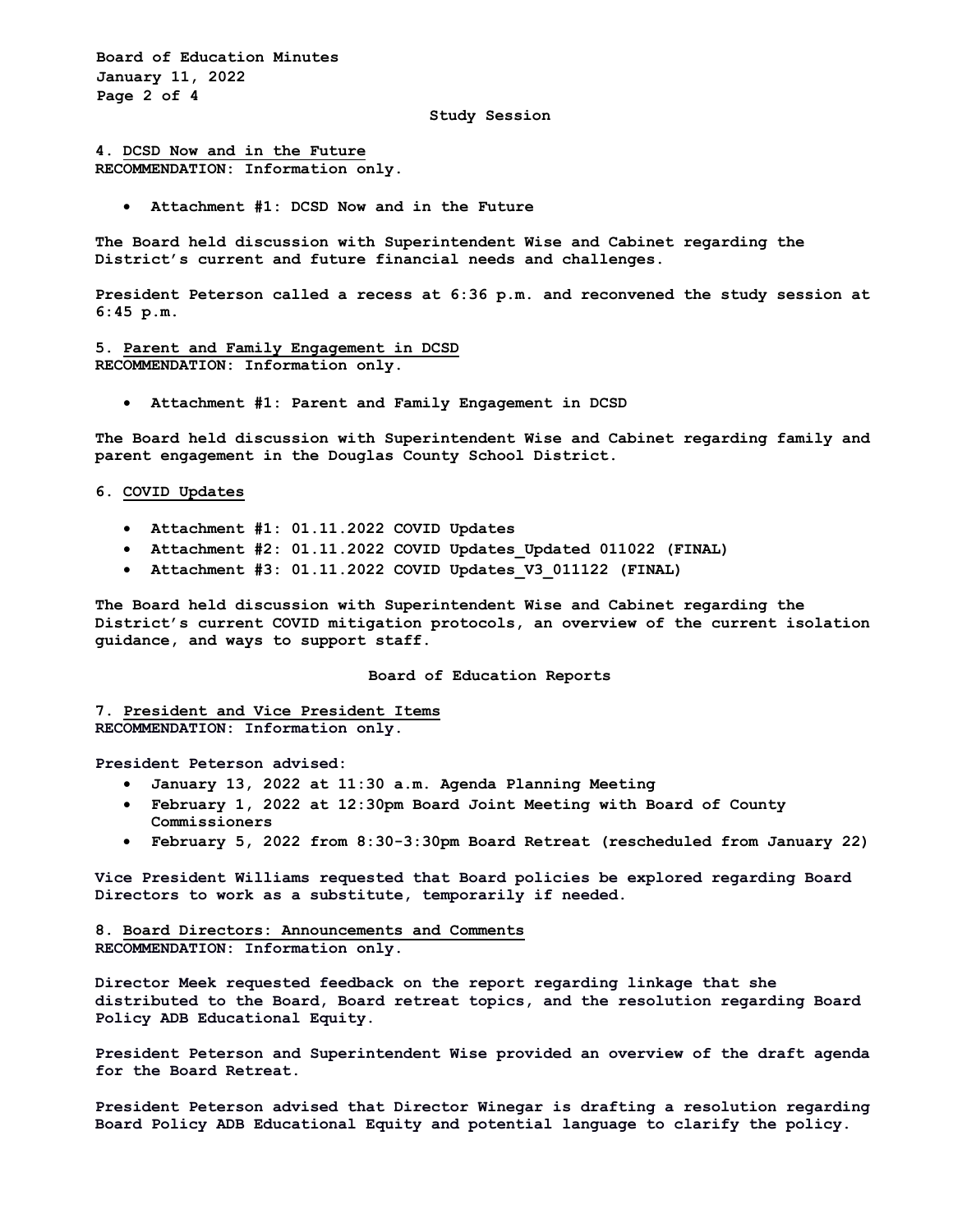**Board of Education Minutes January 11, 2022 Page 3 of 4** 

**Director Ray requested that the resolution regarding Board Policy ADB Educational Equity to be presented to the Board be placed on the agenda for two (2) readings.** 

**Convene in Executive Session (a closed session)** 

## **9. Convene in Executive Session (a closed session)**

**RECOMMENDATION: That the Board of Education adjourn the Study Session and convene in Executive Session (a closed session) for purposes of: considering the purchase, acquisition, lease, transfer or sale of real, personal or other property pursuant to C.R.S. § 24-6-402(4)(a); and, holding conference with the District's attorney(s) to receive legal advice on specific legal questions, pursuant to C.R.S. § 24-6- 402(4)(b), including conferences to receive legal advice regarding the transfer or sale of real property.**

**The Board may hold an executive session for considering limited matters, including: Real Estate matters e.g. the purchase, acquisition, lease, transfer or sale of real, personal or other property pursuant to C.R.S. § 24-6-402(4)(a); to hold conference with the Board's attorney to receive legal advice on specific legal questions, pursuant to C.R.S. § 24-6-402(4)(b); matters required to be kept confidential by federal or state law or rules and regulations pursuant to C.R.S. § 24-6-402(4)(c); to be advised on specialized details of security arrangements and investigations pursuant to C.R.S. § 24-6-402(4)(d); to determine positions relative to matters that are or will be subject to contract negotiations, developing strategy for those negotiations, and instructing negotiators, pursuant to C.R.S. § 24-6-402(4)(e); personnel matters, including actions, updates, and Superintendent recommendations involving individual employees, pursuant to C.R.S. § 24-6-402(4)(f); to consider documents protected by non-disclosure provisions of Colorado Open Records Act pursuant to C.R.S. § 24-6-402(4)(g); and/or to be advised on individual student matters, where public disclosure would adversely affect the person or persons involved, pursuant to C.R.S. § 24-6-402(4)(h).** 

#### **ORIGINAL - Motion**

**Member Ray moved, Member Williams seconded to approve the ORIGINAL motion that the Board of Education adjourn the Study Session and convene in Executive Session (a closed session) for purposes of: considering the purchase, acquisition, lease, transfer or sale of real, personal or other property pursuant to C.R.S. § 24-6-402(4) (a); and, holding conference with the District's attorney(s) to receive legal advice on specific legal questions, pursuant to C.R.S. § 24-6-402(4)(b), including conferences to receive legal advice regarding the transfer or sale of real property.** 

**Hanson, aye; Meek, aye; Myers, aye; Peterson, aye; Ray, aye; Williams, aye; Winegar, aye.** 

**Upon a roll call vote being taken, the vote was: Aye: 7 Nay: 0. The motion carried 7 – 0.** 

#### **Adjournment**

# **7. Adjournment**

**RECOMMENDATION: That the Board of Education adjourns the meeting.**

**President Peterson adjourned the Study Session at 10:02 p.m.** 

**EXECUTIVE SESSION ATTENDANCE: Hanson, Meek, Myers, Peterson, Ray, Williams, Winegar, Wise, Abner, Hiatt, Klimesh, Cosgrove**